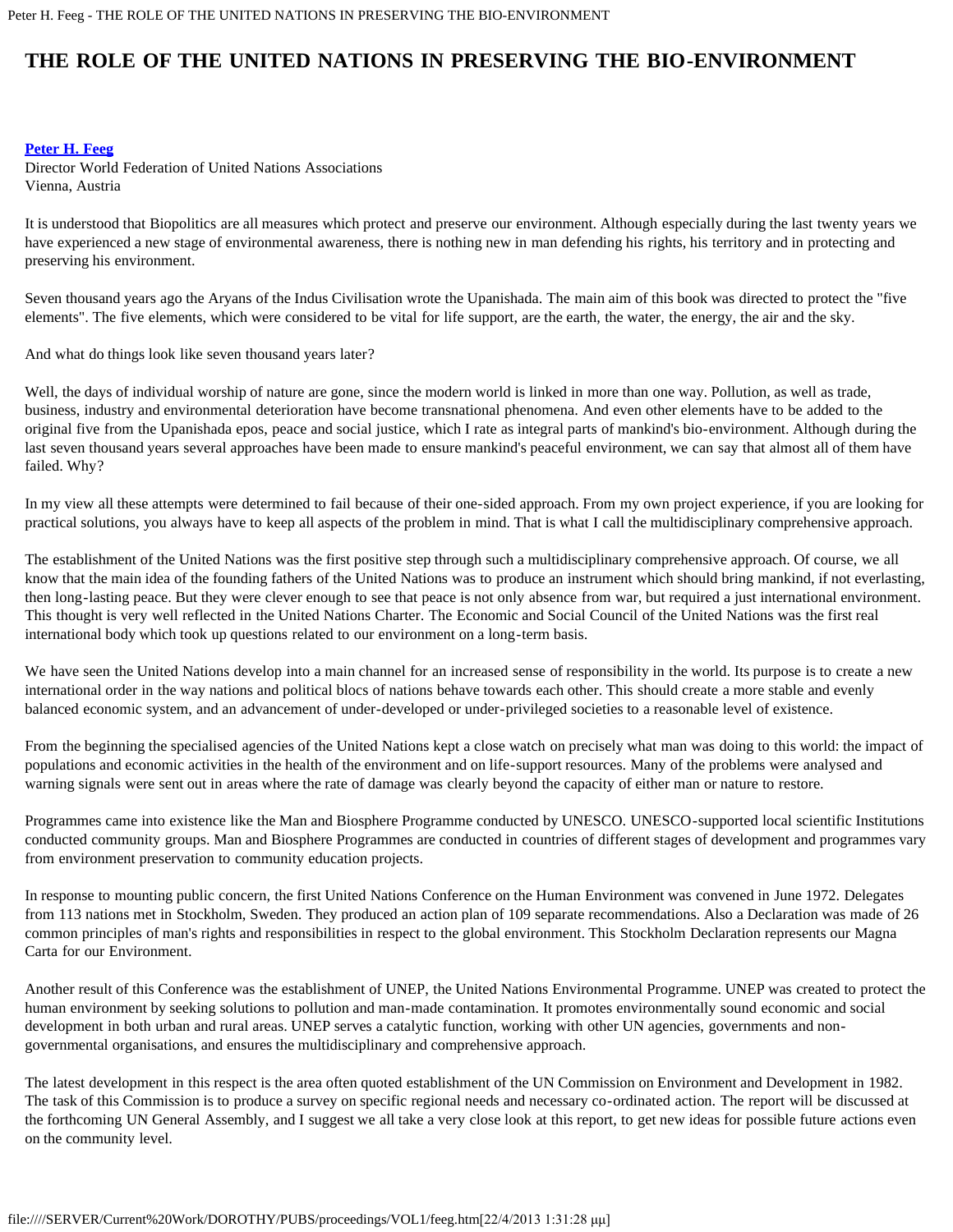## Peter H. Feeg - THE ROLE OF THE UNITED NATIONS IN PRESERVING THE BIO-ENVIRONMENT

The mentioning of the community level brings me to the next aspect which I want to draw your attention to, namely the possibilities of the individual to take an active part in the decision making process.

The United Nations is, as we all know, like other similar organisations, an organisation of governments. Individual interests are not recognised in these kind of organisations. In fact it was suggested to rephrase the preamble of the United Nations Charter from "We, the peoples of the United Nations" to "We, the Governments of the United Nations".

We very well know that governments do not always represent the views of individuals living in these states. So, ways and means had to be established to give individuals a voice to be heard by governments. More than a hundred years ago the first of such institutions was established. Today these institutions are well known as international non-governmental organisations. The foundation of League of Nations led to a proliferation of them. The same happened when the United Nations came into being and also during the "Cold War". Today some 900 organisations and institutions maintain regular contacts with the United Nations, many of them with environmental, ecological or biological background.

A remarkable factor of international non-governmental organisations is that up to this day no commonly accepted definition of these institutions exists. The only commonly agreed principle is that in each of these organisations individual or in some cases collective membership was to be possible. A number of scientists from different countries have tried to find a more comprehensive definition but they have never agreed on one. In the framework of UNESCO and the European Council conventions were proposed, attempting to define the character of these institutions, but these conventions never occurred in force, nor were they ever seriously considered.

But this should be seen as a major asset, as one remarkable advantage of these movements. No definition limits the scope of these organisations and no convention tries to streamline the character of NGOs. But they are recognised entities, even in international law, and a number of international treaties mention the existence of NGOs as well as the need to consult them.

The first was the St. Petersburg Telephone Convention at the end of the last century while the most important of these treaties is naturally the Charter of the United Nations and in particular Article 71.

It is clear that all of these organisations, environmental or not, in any way representing the individual, only make sense if mechanisms are established which enable an exchange of views between the governmental and the non-governmental levels and a means to influence and even alter governmental decisions.

Article 71 of the UN Charter lays down the principles of consultation between the UN and the Non-Governmental level. This principle was elaborated in the late sixties in ECOSOC Resolution 1296. This resolution regulates something which is called consultative status. But of course the word consultation implies, that it always depends on the good will of the government level, if the advice of the concerned individuals is to be accepted. There is almost no possibility for the individual to force international governmental organisations to reconsider approaches or to withdraw decisions.

Repeated efforts have been tried in order to balance the input of the NGO level vis-à-vis the governmental level. One of these remarkable suggestions was to amend the UN Charter and to introduce a two chamber system: balancing the General Assembly would be a second chamber consisting of representatives from the NGO level and each decision of the General Assembly would have to pass through this NGO chamber. This is of course an interesting suggestion, but unfortunately totally unrealistic.

There is another possible approach, which in my view offers new perspectives especially for environmental groups on an international basis. I also may humbly say that it is the World Federation of United Nations Association (WFUNA), the organisation I work for, which with other institutions is elaborating and sponsoring this new approach.

We call this new approach the tripartite system.

Now what does that mean? It means that certain projects are conducted by three equally recognised partners: the non-governmental level, the governmental level and the United Nations Secretariat. A project, not necessarily with an environmental background should serve as en example. The task of this project was to discuss new community approaches in the field of drug abuse prevention. The project was substantially prepared and co-ordinated at the NGO level. It was government supported financially and through the local infrastructure, and was implemented within the framework of the United Nations. which also provided parts of the Secretariat. At a concluding conference representatives of NGOs and governments and experts provided by the United Nations met on an equal basis. At this meeting we did not have the usual delegate and observer pattern; everybody was an equally recognised participant of this meeting. And I can tell you that governments in particular were fond of this new way of communication between the governmental and the non-governmental levels.

We are now in the stage of developing this system and I think that it could serve as an ideal platform for discussing bio-environment issues with all parties involved.